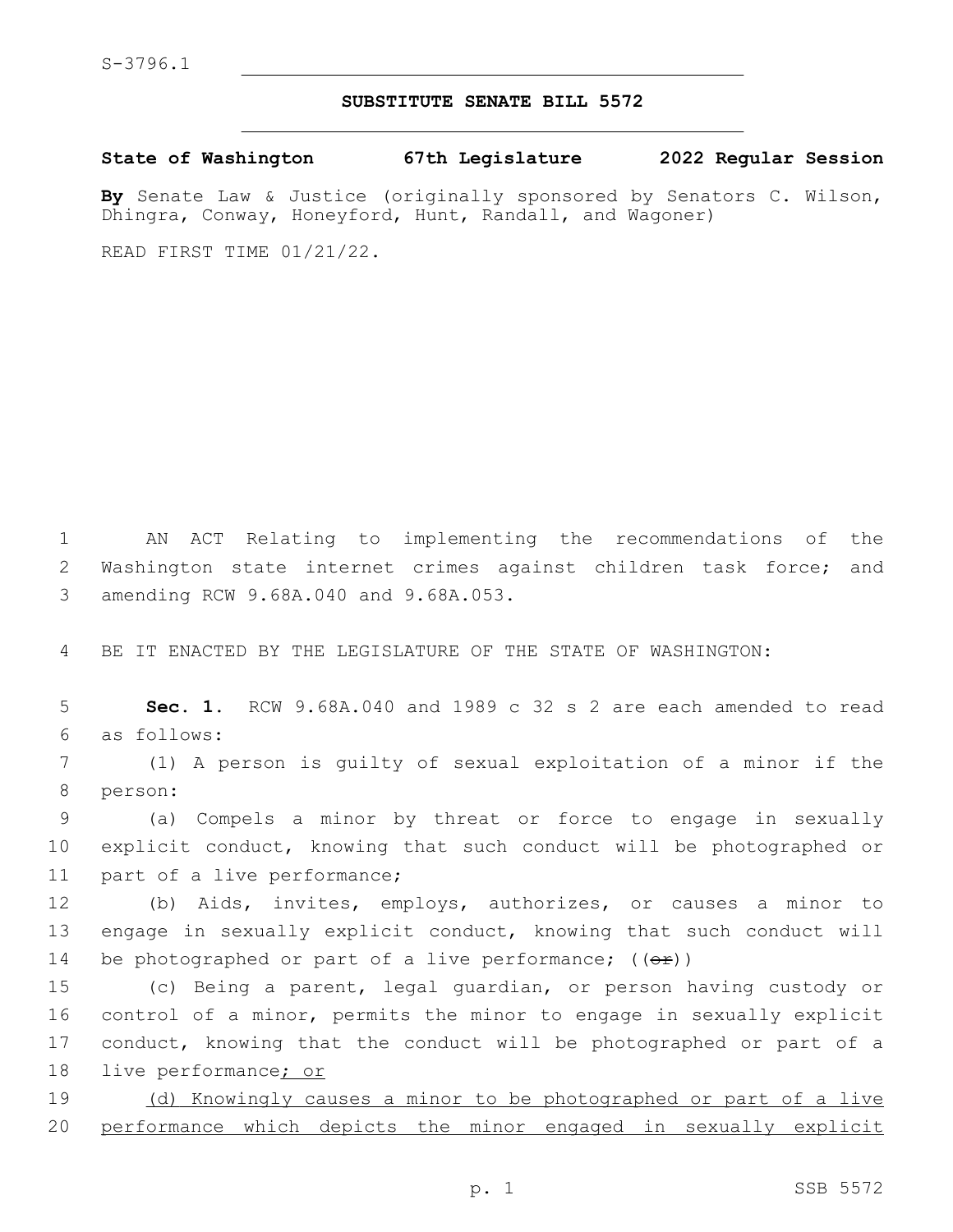conduct where the minor is unconscious or unaware of the photograph 2 or recording.

 (2) Sexual exploitation of a minor is a class B felony punishable under chapter 9A.20 RCW.4

 **Sec. 2.** RCW 9.68A.053 and 2019 c 128 s 4 are each amended to read as follows:6

 (1)(a)(i) A person under the age of eighteen commits the crime of a minor dealing in depictions of another minor thirteen years of age or older engaged in sexually explicit conduct in the first degree 10 when he or she knowingly distributes, publishes, transfers, disseminates, or exchanges a visual or printed matter that depicts another minor thirteen years of age or older engaged in an act of sexually explicit conduct as defined in RCW 9.68A.011(4) (a) through 14 (e).

 (ii) Minor dealing in depictions of another minor thirteen years of age or older engaged in sexually explicit conduct in the first 17 degree is a gross misdemeanor.

 (b)(i) A person under the age of eighteen commits the crime of a minor dealing in depictions of another minor thirteen years of age or older engaged in sexually explicit conduct in the second degree when he or she knowingly distributes, publishes, transfers, disseminates, or exchanges a visual or printed matter that depicts another minor thirteen years of age or older engaged in an act of sexually explicit conduct as defined in RCW 9.68A.011(4) (f) or (g).

 (ii) Minor dealing in depictions of another minor thirteen years of age or older engaged in sexually explicit conduct in the second 27 degree is a misdemeanor.

 (2)(a) A person under age eighteen commits the crime of minor dealing in depictions of another minor twelve years of age or younger engaged in sexually explicit conduct in the first degree when he or 31 she:

 (i) Knowingly develops, duplicates, publishes, prints, disseminates, exchanges, finances, attempts to finance, or sells a visual or printed matter that depicts another minor twelve years of age or younger engaged in an act of sexually explicit conduct as 36 defined in RCW  $9.68A.011(4)$  (a) through (e); or

 (ii) Possesses with intent to develop, duplicate, publish, print, disseminate, exchange, or sell any visual or printed matter that depicts another minor twelve years of age or younger engaged in an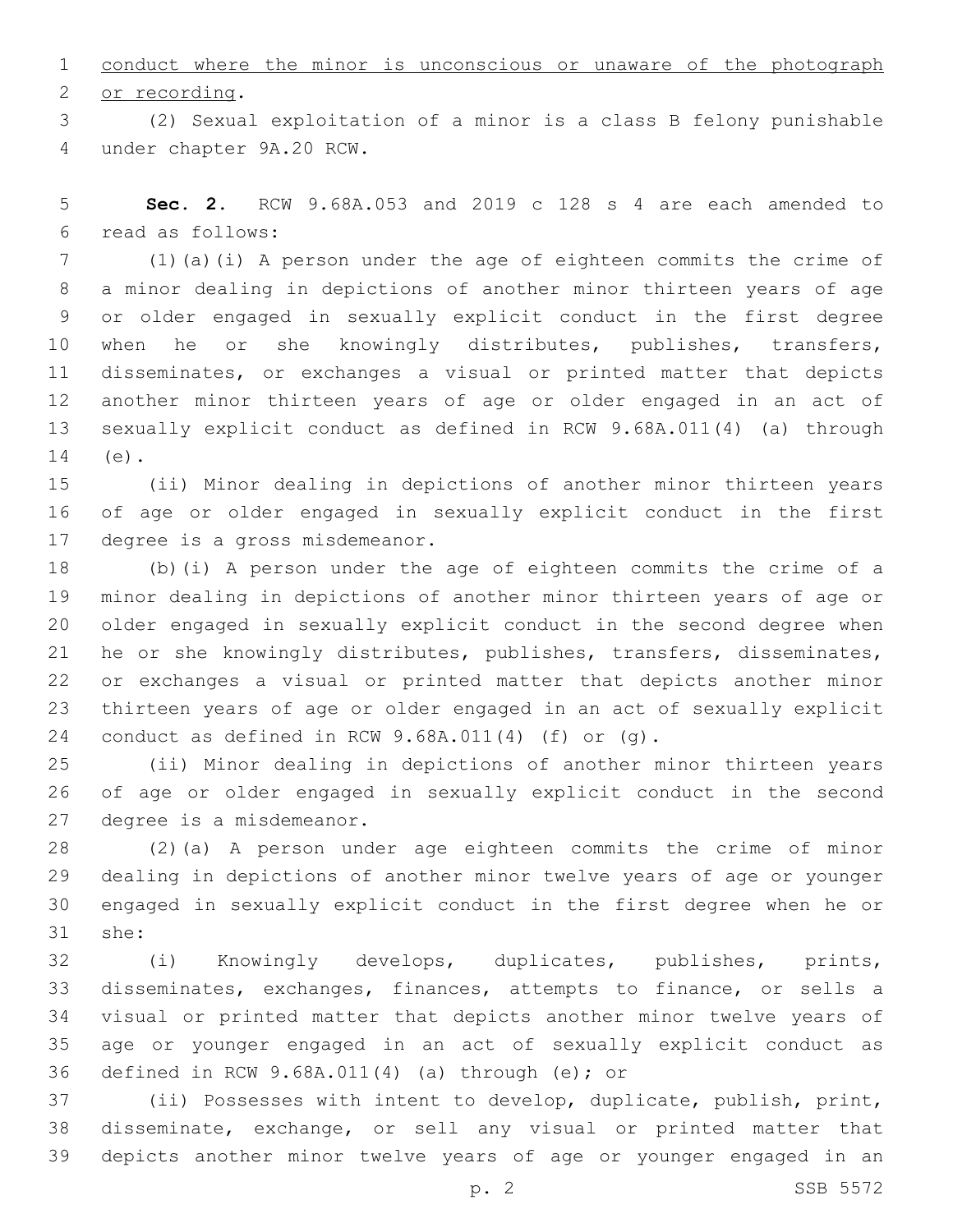act of sexually explicit conduct as defined in RCW 9.68A.011(4) (a) 2 through (e).

 (b) Minor dealing in depictions of another minor twelve years of age or younger engaged in sexually explicit conduct in the first degree is a class B felony punishable under chapter 9A.20 RCW.

 (3)(a) A person under age eighteen commits the crime of minor dealing in depictions of another minor twelve years of age or younger engaged in sexually explicit conduct in the second degree when he or she:9

 (i) Knowingly develops, duplicates, publishes, prints, disseminates, exchanges, finances, attempts to finance, or sells any visual or printed matter that depicts another minor twelve years of age or younger engaged in an act of sexually explicit conduct as 14 defined in RCW 9.68A.011(4) (f) or (g); or

 (ii) Possesses with intent to develop, duplicate, publish, print, disseminate, exchange, or sell any visual or printed matter that depicts another minor twelve years of age or younger engaged in an act of sexually explicit conduct as defined in RCW 9.68A.011(4) (f) 19 or (g).

 (b) Minor dealing in depictions of a minor twelve years of age or younger engaged in sexually explicit conduct in the second degree is a class B felony punishable under chapter 9A.20 RCW.

 (4)(a) Any person under the age of eighteen commits the crime of minor financing or selling depictions of another minor engaged in sexually explicit conduct when he or she finances, attempts to finance, or sells a visual or printed matter that depicts a minor engaged in an act of sexually explicit conduct as defined in RCW 9.68A.011(4) (a) through (g).28

 (b) Minor financing or selling depictions of another minor engaged in sexually explicit conduct is a class B felony punishable 31 under chapter 9A.20 RCW.

 (5)(a) A person under the age of eighteen commits the crime of minor selling depictions of himself or herself engaged in sexually explicit conduct when he or she sells a visual or printed matter that depicts himself or herself engaged in an act of sexually explicit conduct as defined in RCW 9.68A.011(4) (a) through (g) and that visual or printed matter does not include any depiction of another minor engaged in an act of sexually explicit conduct as defined in 39 RCW 9.68A.011(4).